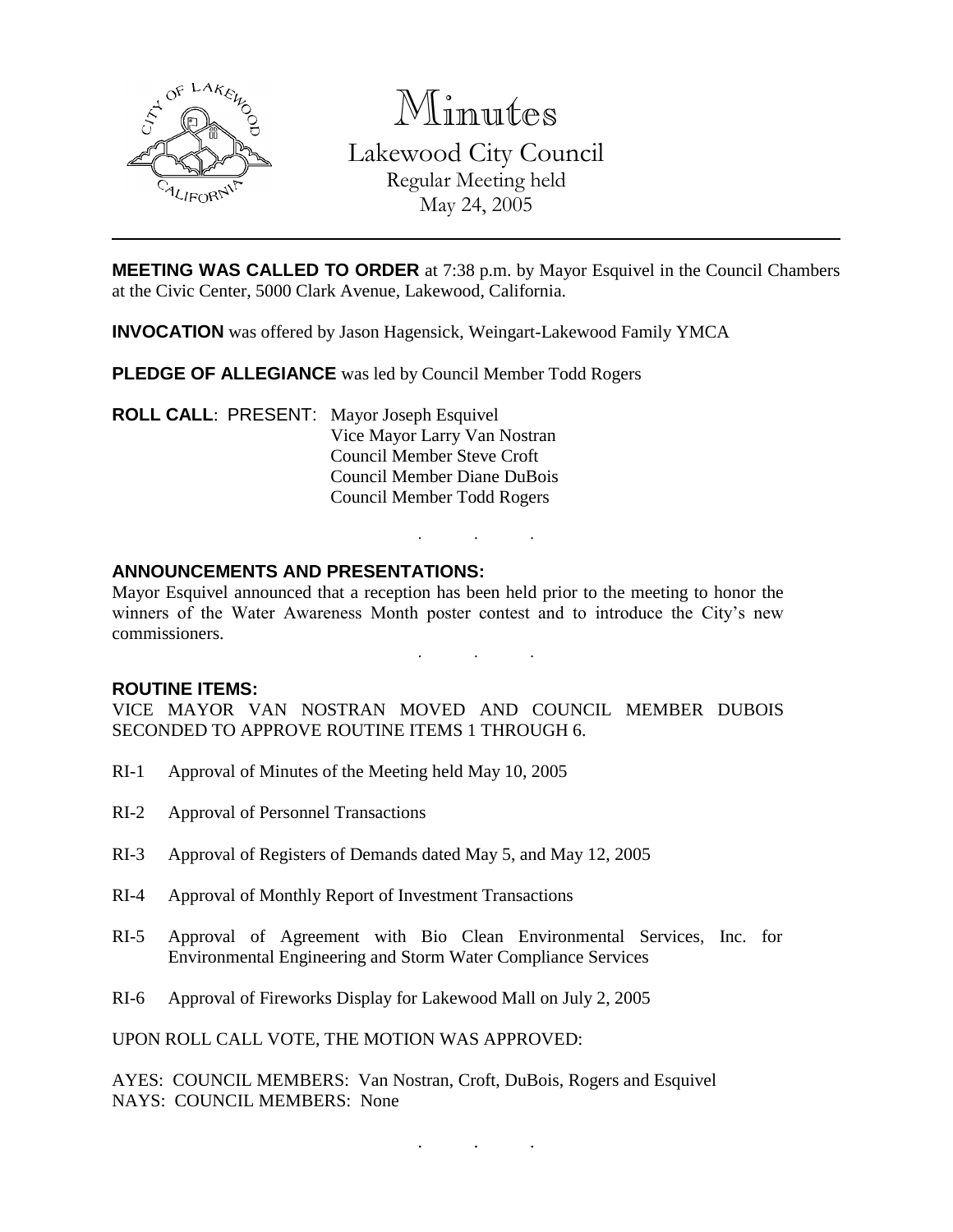City Council Minutes May 24, 2005 Page 2

# **1.1 • PERMIT APPLICATIONS FOR SALE OF FIREWORKS**

Finance Director Larry Schroeder gave an oral presentation based on the memo in the agenda and stated 29 organizations had complied with all the necessary requirements for filing an application for a permit to sell fireworks. He noted that to be eligible for such a permit, an organization must have been found to be responsible, organized and existing as a nonprofit organization recognized by the State of California or the Internal Revenue Code, and must have been primarily formed for patriotic, veteran, civic betterment, religious, welfare, youth or charitable purposes. He advised that all permit applications had been reviewed by the Public Safety Committee. It was the recommendation of the Public Safety Committee that the City Council approve the issuance of permits for temporary fireworks stands to the 29 organizations listed in staff's report.

Mayor Esquivel opened the public hearing at 7:45 p.m. and called for anyone in the audience wishing to address the City Council on this matter. There was no response.

COUNCIL MEMBER CROFT MOVED AND COUNCIL MEMBER ROGERS SECONDED TO APPROVE THE COMMITTEE'S RECOMMENDATION. UPON ROLL CALL VOTE, THE MOTION WAS APPROVED:

AYES: COUNCIL MEMBERS: Van Nostran, Croft, DuBois, Rogers and Esquivel NAYS: COUNCIL MEMBERS: None

# **1.2 • AMENDING THE LAKEWOOD MUNICIPAL CODE REGARDING DRINKING IN PUBLIC PLACES AND OPEN CONTAINERS**

. . .

City Attorney Steve Skolnik advised that the proposed ordinance, which would amend the City's municipal code, had been introduced at the previous meeting. He stated that the ordinance had been prepared at the request of the Sheriff's Department to assist them during the busy July 4th holiday period. He noted that although the ordinance would be in effect year-round, after substantial discussion at the last meeting, the City Council had been assured that the Sheriff's Department would carry out enforcement in accordance with the City Council's intent.

Mayor Esquivel opened the public hearing at 7:47 p.m. and called for anyone in the audience wishing to address the City Council on this matter.

Lydia Oliva stated she intended to host a July 4th party and inquired how the ordinance might impact her guests.

The City Attorney responded by stating that the ordinance could present a problem for anyone who had a party that got out of control.

VICE MAYOR VAN NOSTRAN MOVED AND COUNCIL MEMBER DUBOIS SECONDED TO CLOSE THE PUBLIC HEARING.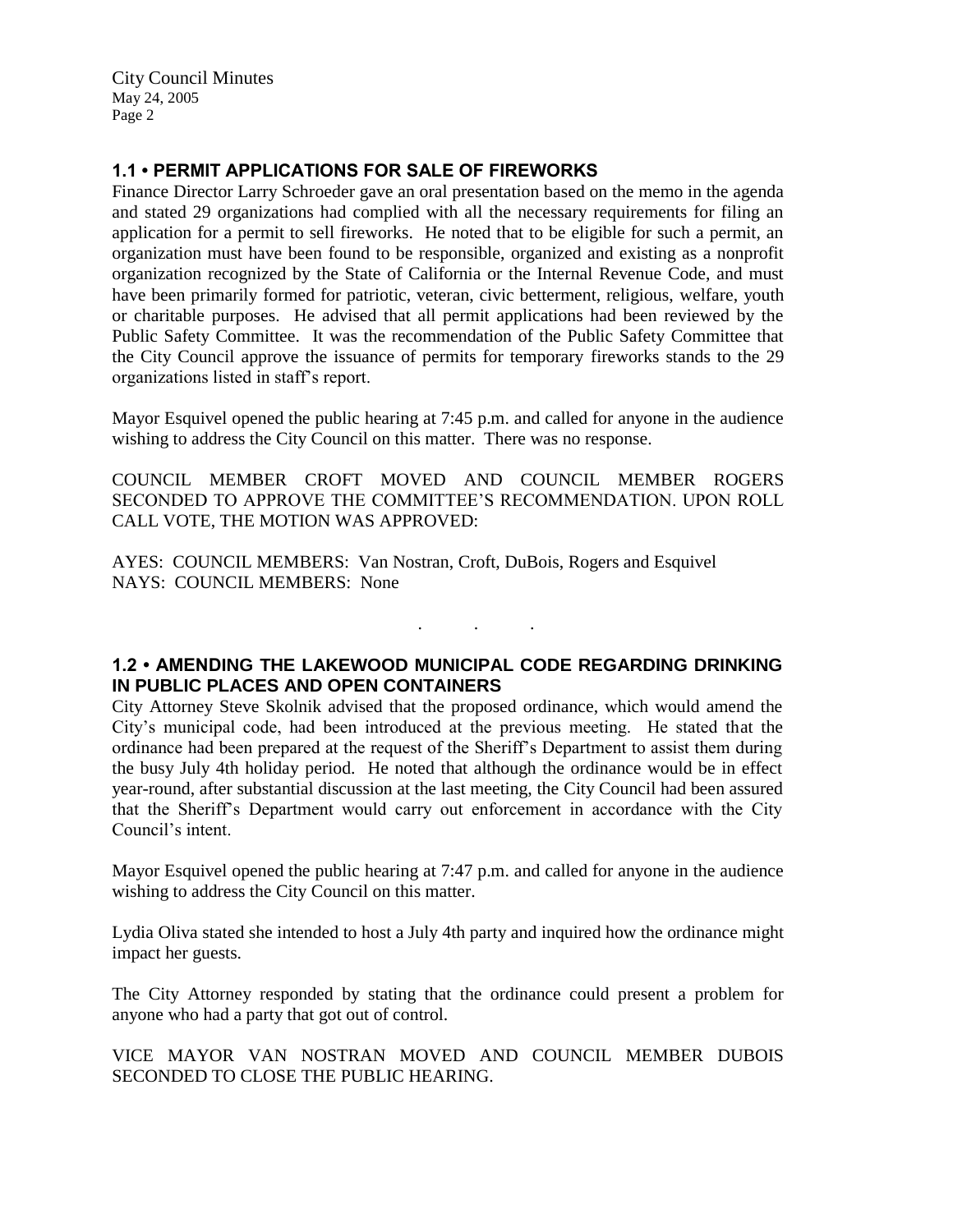## **1.2 • AMENDING THE LAKEWOOD MUNICIPAL CODE REGARDING DRINKING IN PUBLIC PLACES AND OPEN CONTAINERS** – Continued

UPON ROLL CALL VOTE, THE MOTION WAS APPROVED:

AYES: COUNCIL MEMBERS: Van Nostran, Croft, DuBois, Rogers and Esquivel NAYS: COUNCIL MEMBERS: None

ORDINANCE NO. 2005-2; AN ORDINANCE OF THE CITY COUNCIL OF THE CITY OF LAKEWOOD AMENDING THE LAKEWOOD MUNICIPAL CODE REGARDING DRINKING IN PUBLIC PLACES AND OPEN CONTAINERS was read by title by the City Clerk.

VICE MAYOR VAN NOSTRAN MOVED AND COUNCIL MEMBER CROFT SECONDED TO WAIVE FURTHER READING AND ADOPT ORDINANCE NO. 2005-2. UPON ROLL CALL VOTE, THE MOTION WAS APPROVED:

AYES: COUNCIL MEMBERS: Van Nostran, Croft, DuBois, Rogers and Esquivel NAYS: COUNCIL MEMBERS: None

Council Member Rogers stated that the ordinance had been discussed extensively at the previous meeting. He noted that although by letter of the law, the ordinance would make any consumption of alcoholic beverage in the front yard a technical violation, the intent was not to target the average Lakewood homeowner peaceably in his own front yard. He stated that the ordinance would be enforced according to the spirit of the law, which was to provide a tool for the Sheriff's Department to deal with the types of parties that cause damage to and are chronic law enforcement problems in neighborhoods.

## **1.3 • AMENDING THE LAKEWOOD MUNICIPAL CODE REGARDING THE MAXIMUM FINES FOR MISDEMEANORS AND INFRACTIONS**

. . .

The City Attorney advised that the proposed ordinance, which had been discussed at its introduction at the Council's previous meeting, would bring the Lakewood Municipal Code into compliance with State law regarding maximum fines. He noted that the new code sections would be flexible to incorporate changes in State laws pertaining to fines.

Mayor Esquivel opened the public hearing at 7:53 p.m. and called for anyone in the audience wishing to address the City Council on this matter. There was no response.

COUNCIL MEMBER DUBOIS MOVED AND COUNCIL MEMBER ROGERS SECONDED TO CLOSE THE PUBLIC HEARING. UPON ROLL CALL VOTE, THE MOTION WAS APPROVED:

AYES: COUNCIL MEMBERS: Van Nostran, Croft, DuBois, Rogers and Esquivel NAYS: COUNCIL MEMBERS: None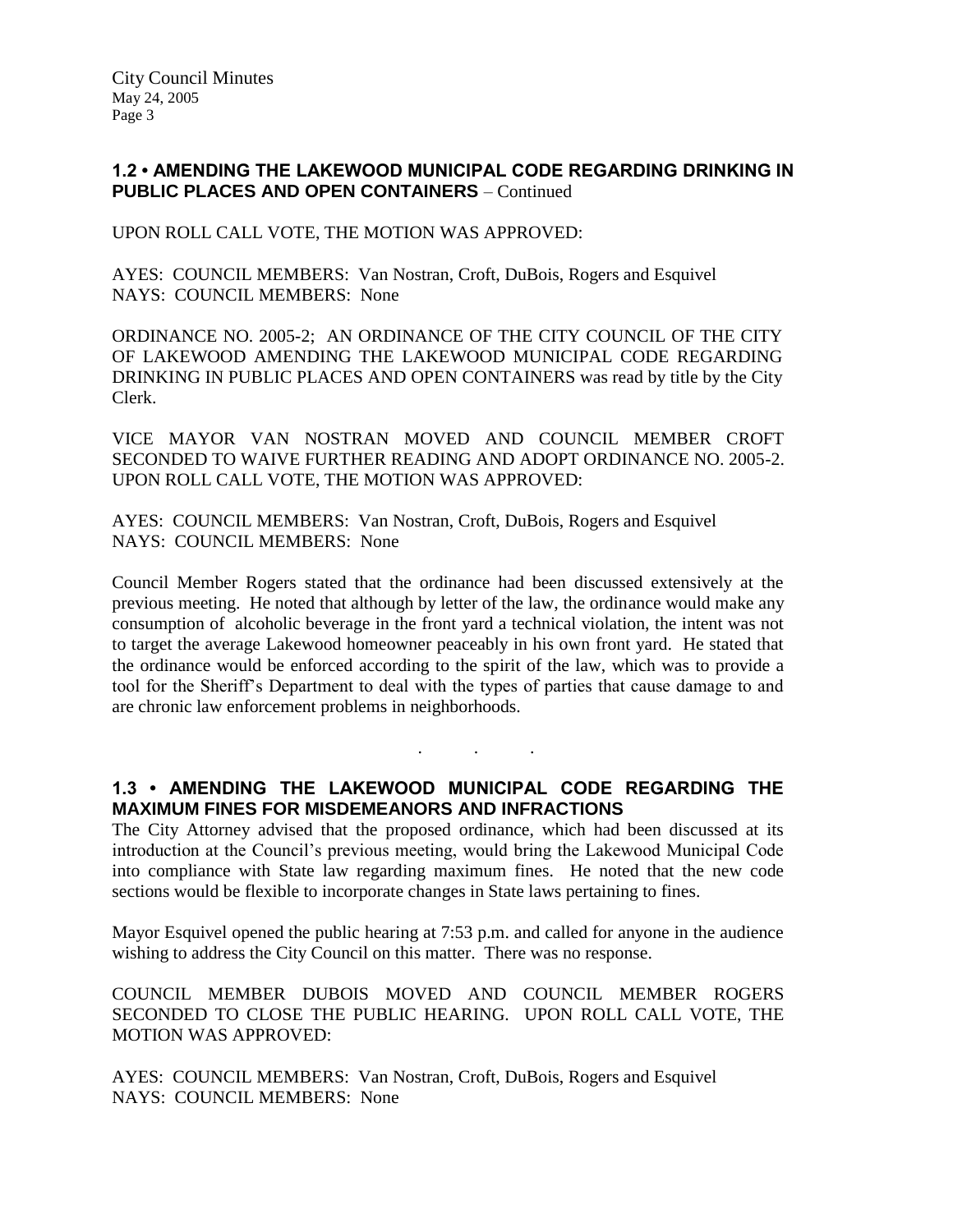**1.3 • AMENDING THE LAKEWOOD MUNICIPAL CODE REGARDING THE MAXIMUM FINES FOR MISDEMEANORS AND INFRACTIONS** - Continued ORDINANCE NO. 2005-3; AN ORDINANCE OF THE CITY COUNCIL OF THE CITY OF LAKEWOOD AMENDING THE LAKEWOOD MUNICIPAL CODE REGARDING THE MAXIMUM FINES FOR MISDEMEANORS AND INFRACTIONS was read by title by the City Clerk.

COUNCIL MEMBER DUBOIS MOVED AND COUNCIL MEMBER CROFT SECONDED TO WAIVE FURTHER READING AND ADOPT ORDINANCE NO 2005-3. UPON ROLL CALL VOTE, THE MOTION WAS APPROVED:

AYES: COUNCIL MEMBERS: Van Nostran, Croft, DuBois, Rogers and Esquivel NAYS: COUNCIL MEMBERS: None

## **1.4 • AMENDING THE LAKEWOOD MUNICIPAL CODE PERTAINING TO SPEED LIMITS ON HAWAIIAN AVENUE AND ON 36TH STREET**

. . .

Mayor Esquivel announced a public hearing would be held on the proposed ordinance to change the speed limits on Hawaiian Avenue and on 36th Street. He opened the public hearing at 7:55 p.m. and called for anyone in the audience wishing to address the City Council on this matter. There was no response.

ORDINANCE NO. 2005-4; AN ORDINANCE OF THE CITY COUNCIL OF THE CITY OF LAKEWOOD AMENDING THE LAKEWOOD MUNICIPAL CODE PERTAINING TO THE PRIMA FACIE SPEED LIMIT ON HAWAIIAN AVENUE BETWEEN ITS INTERSECTION WITH 207TH STREET AND DEL AMO BOULEVARD AND ON 36TH STREET BETWEEN ITS INTERSECTION WITH CHERRY AVENUE AND INDUSTRY AVENUE was read by title by the City Clerk.

VICE MAYOR VAN NOSTRAN MOVED AND COUNCIL MEMBER CROFT SECONDED TO WAIVE FURTHER READING AND ADOPT ORDINANCE NO. 2005-4. UPON ROLL CALL VOTE, THE MOTION WAS APPROVED:

AYES: COUNCIL MEMBERS: Van Nostran, Croft, DuBois, Rogers and Esquivel NAYS: COUNCIL MEMBERS: None

### **2.1 • COLLECTION OF NUISANCE ABATEMENT COSTS AGAINST FAUST AVENUE**

. . .

Community Development Director Chuck Ebner presented slides and gave a brief presentation based on the memo contained in the agenda. He stated that following a complaint-generated, code enforcement inspection in August, 2003, the property located at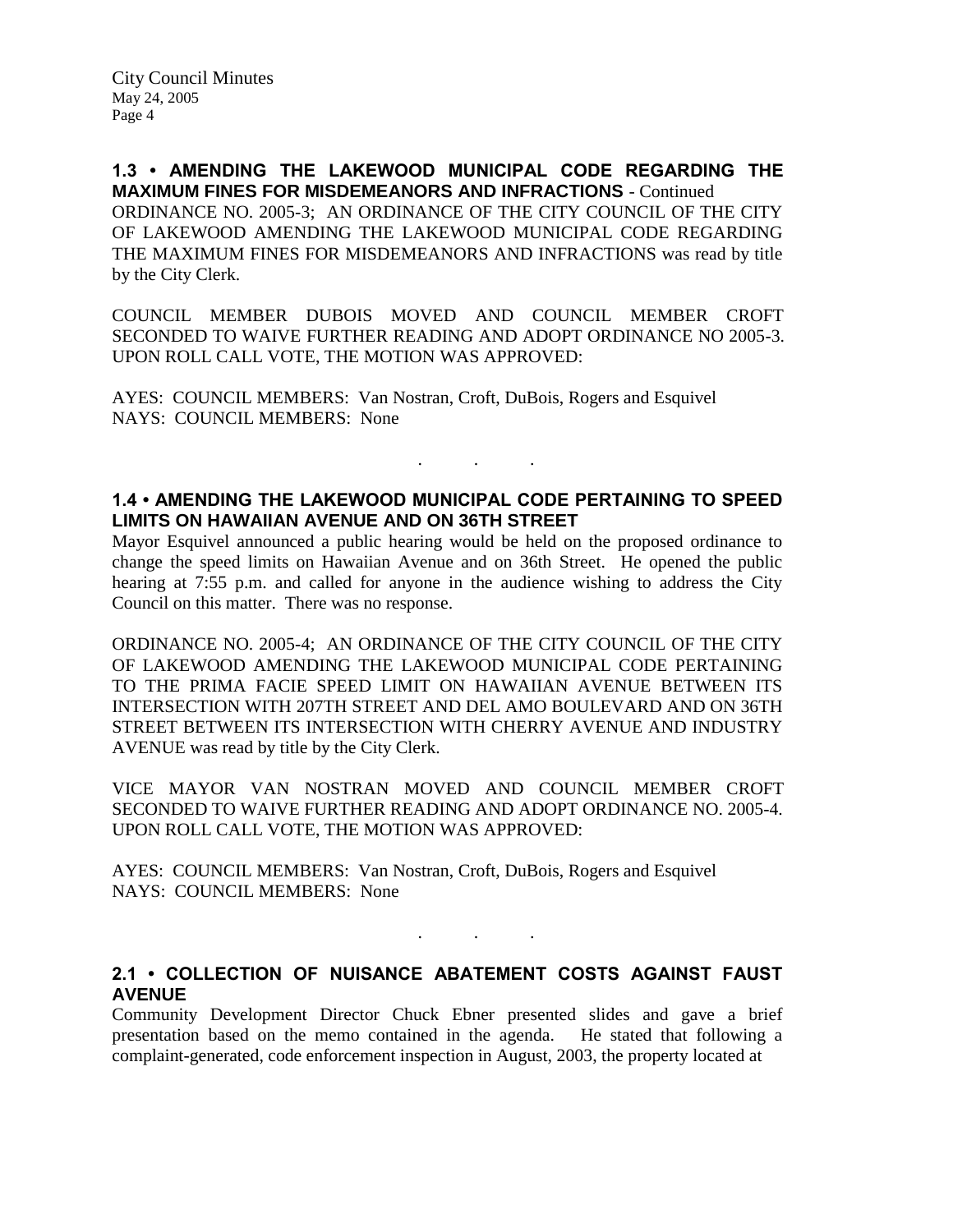## **2.1 • COLLECTION OF NUISANCE ABATEMENT COSTS AGAINST FAUST AVENUE**- Continued

Faust Avenue had been found to be in a substandard condition, with deteriorated paint and overgrown vegetation and trash in the yard areas. Despite multiple notifications to the property; a Minute Finding and Order by the Building Rehabilitation Board; and intervention by the City Prosecutor attempting to gain compliance, the substandard conditions remained. On April 12, 2005, a Nuisance Abatement Inspection Warrant was issued, and on April 19, 2005, the warrant was served to enable the City to abate the overgrown vegetation, vegetative debris, junk and trash in the rear and side yards of the property. The abatement was completed on April 20, 2005. It was the recommendation of staff that the City Council adopt the proposed resolution ordering the costs of abatement to be assessed against Faust Avenue as a lien in the amount of \$9,779.68.

RESOLUTION NO. 2005-12; A RESOLUTION OF THE CITY COUNCIL OF THE CITY OF LAKEWOOD ORDERING THE COSTS OF ABATEMENT TO BE A SPECIALLY ASSESSED LIEN AGAINST THE PARCEL OF LAND COMMONLY KNOWN AS FAUST AVENUE, LAKEWOOD, CALIFORNIA

VICE MAYOR VAN NOSTRAN MOVED AND COUNCIL MEMBER CROFT SECONDED TO ADOPT RESOLUTION NO. 2005-12. UPON ROLL CALL VOTE, THE MOTION WAS APPROVED:

. . .

AYES: COUNCIL MEMBERS: Van Nostran, Croft, DuBois, Rogers and Esquivel NAYS: COUNCIL MEMBERS: None

## **3.1 • STATE HOMELAND SECURITY GRANT PROGRAM 2004**

The Assistant Director of Recreation and Community Services, Al Williams, gave an oral presentation based on the memo contained in the agenda and reported that Federal funding had been appropriated through the Department of Homeland Security (DHS) to assist State and local governments with preparedness and "first responder" capabilities. He stated that through the DHS Office for Domestic Preparedness, the City of Lakewood had been granted \$56,666 in funding to purchase security fencing and additional equipment to upgrade the City's communication capabilities, thereby increasing information gathering capabilities and securing locations of vulnerability to terrorist threat. He concluded by stating that the City must appropriate monies from the General Fund for the proposed activities and would then be reimbursed by DHS within sixty days of the purchase. It was the recommendation of staff that the City Council approve the appropriation of \$56,666 from the General Fund; authorize the purchase of security fencing from Omega II Fence, a sole source manufacturer; and authorize purchase of additional equipment to upgrade the City's interoperable communication links.

Responding to a question from Council Member DuBois, Mr. Williams stated that the upgrade of interoperable communications would provide for the establishment of a radio base station on the east side of the City, allowing improved base-to-base and vehicle-to-base communications for citywide coverage.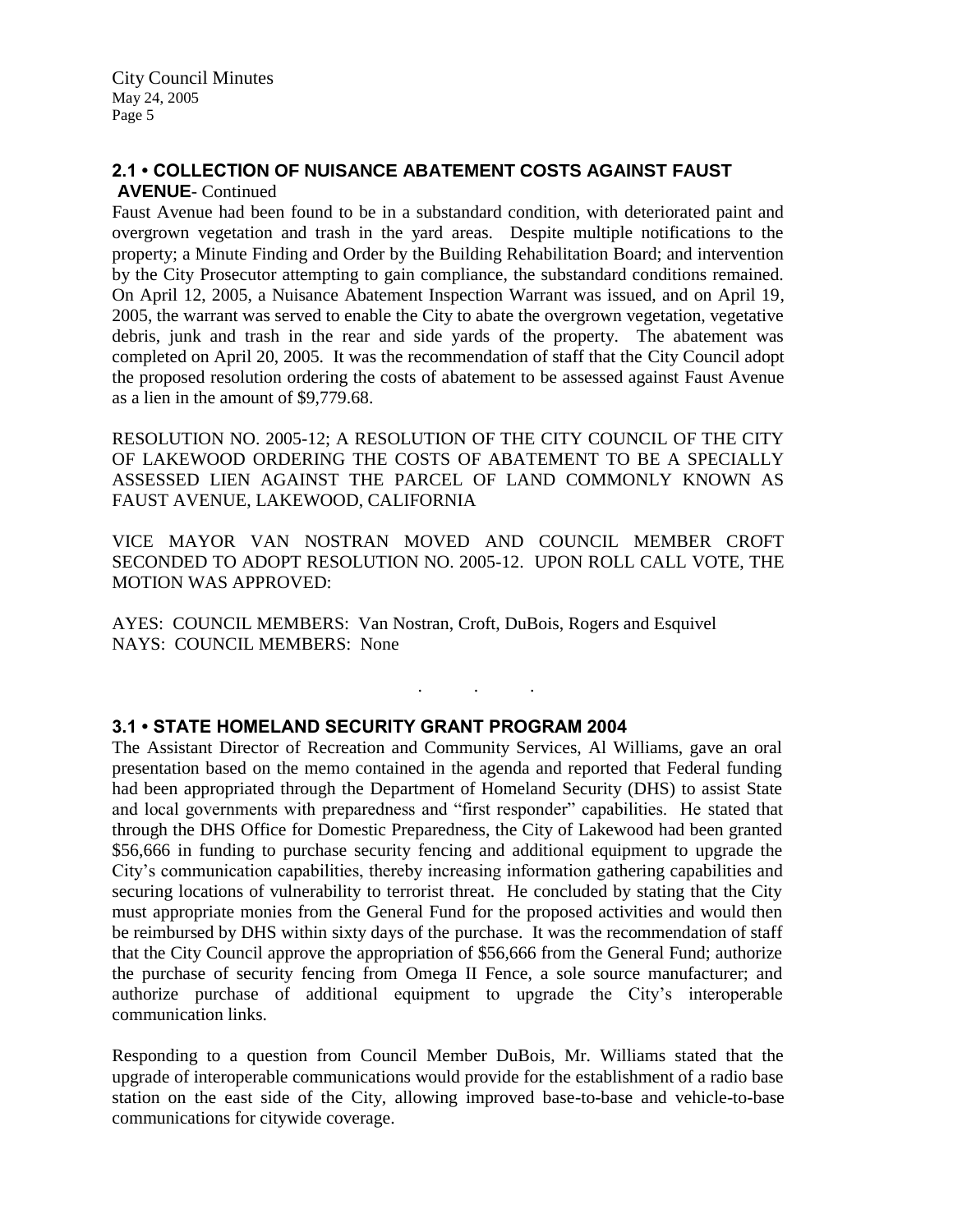City Council Minutes May 24, 2005 Page 6

**3.1 • STATE HOMELAND SECURITY GRANT PROGRAM 2004** - Continued COUNCIL MEMBER DUBOIS MOVED AND COUNCIL MEMBER ROGERS SECONDED TO APPROVE STAFF'S RECOMMENDATION. UPON ROLL CALL VOTE, THE MOTION WAS APPROVED:

AYES: COUNCIL MEMBERS: Van Nostran, Croft, DuBois, Rogers and Esquivel NAYS: COUNCIL MEMBERS: None

## **3.2 • AGREEMENT FOR JOINT AQUIFER STORAGE AND RECOVERY WELL PROJECT WITH CITY OF LONG BEACH AND NEGATIVE DECLARATION**

. . .

Water Resources Director Jim Glancy displayed slides and gave an oral presentation based on the memo contained in the agenda. He stated staff had been working with the City of Long Beach to obtain funding for the construction of an Aquifer Storage and Recovery (ASR) Well, which would allow the injection of imported water supplies and later recovery of stored water. The well would be located at the Arbor Maintenance Yard and connected to the Long Beach system at Woodruff Avenue and Carson Street. The \$3.1 million project would be funded entirely with a grant from the Metropolitan Water District (MWD). The system would allow Long Beach to store up to 3,600 acre feet of excess water when MWD supplies were plentiful and later extract the stored water in times of need, with Long Beach covering the replenishment assessment. He noted that the water storage project would only require use of the well for about 30 percent of any given year, allowing Lakewood to use the facility to meet normal water demand the remainder of the time. He noted that an Initial Study, pursuant to the California Environmental Quality Act, had been prepared for the project and it had been determined that there would be no significant effect on the environment. It was the recommendation of the Water Resources Committee that the City Council approve an agreement with the City of Long Beach for the Joint Aquifer Storage and Recovery Well Project, authorize execution of said agreement and approve a Negative Declaration for the project.

The City Attorney advised that there had been a change in the recommendation since the publication of the agenda. He stated that since the City's agreement with Long Beach was tied to two Long Beach agreements with MWD and the Water Replenishment District, and one of those agreements had not yet been available for review, that the City Council should make approval of the Lakewood-Long Beach agreement subject to the City Attorney's review and approval as to form.

Responding to a question from Council Member Rogers, Mr. Glancy stated that the water Lakewood would be receiving from Long Beach would be coming from groundwater pumped through the Heartwell Park wells and that there would be no noticeable difference in quality and taste for Lakewood residents. Council Member Rogers also questioned whether any legal challenge could be expected regarding the storage and extraction process. Mr. Glancy responded by stating that the project was established in such a manner that Lakewood would not be in violation of the existing judgment governing water extraction.